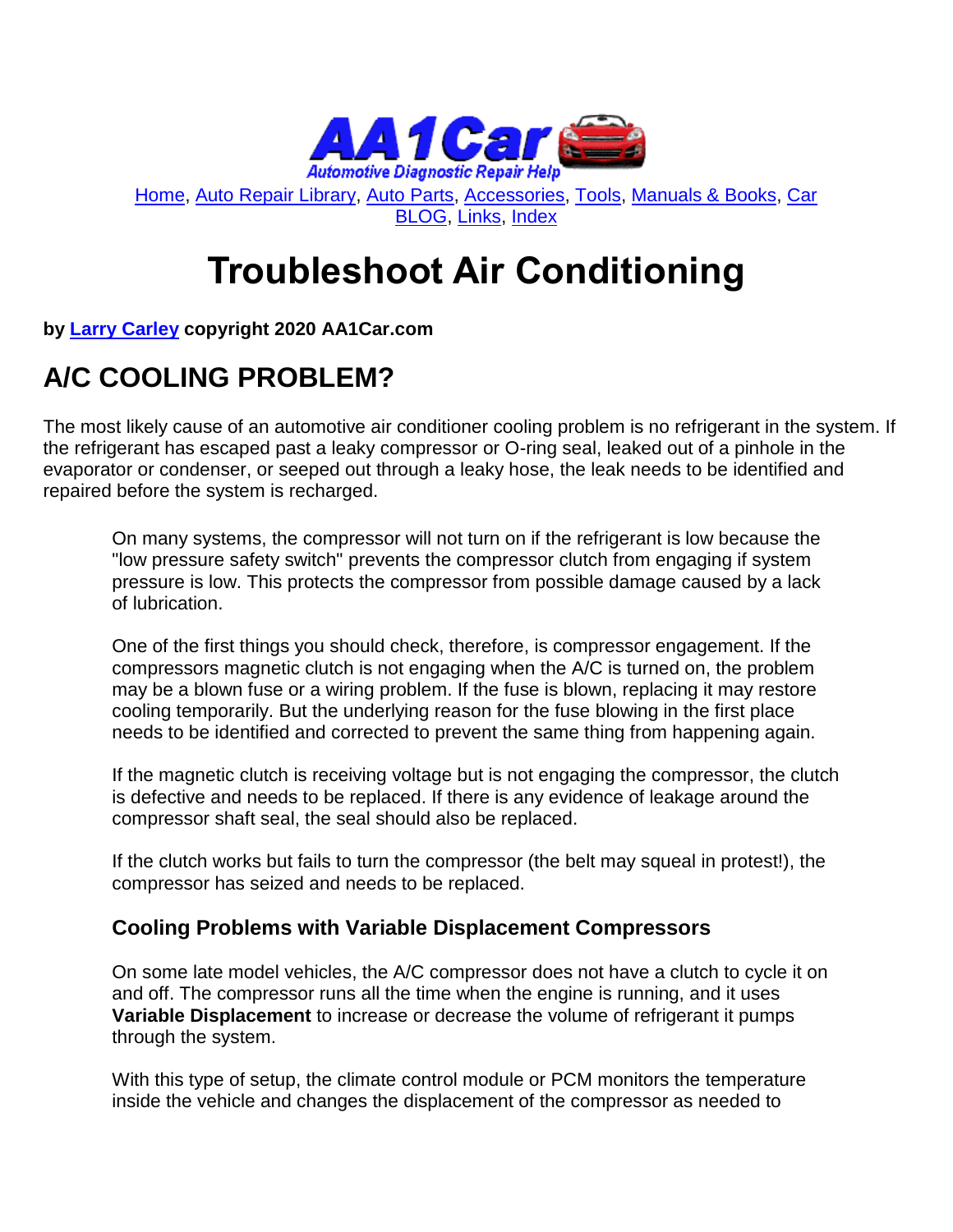increase or decrease cooling. Inside the variable displacement compressor is a swash plate that changes the stroke of the pistons as they move back and forth. Increasing the stroke increases the volume of refrigerant pumped through the system for more cooling. Decreasing the stroke reduces the volume of refrigerant pumped through the system to reduce cooling.

If there is a fault in the control system that prevents the compressor from increasing its displacement when more cooling is needed, there may not be enough cooling output to keep the driver and/or passengers comfortable. Such problems would might include one or more faulty interior temperature sensors, a fault in the compressor control module or wiring between the module and compressor, or a problem with the swash plate inside the compressor.

A scan tool that can read climate control data can be used to verify the operation of the A/C interior temperature sensors. If the indicated temperature reading does not match the actual temperature inside the vehicle, the problem is a bad temperature sensor.

If the temperature sensors are reading correctly, the scan tool can also be used to verify whether or not the A/C compressor is receiving the correct commands to change displacement as the temperature does up or down. No commands to change displacement would indicate a bad control module or a problem in the wiring circuit between the module and compressor. If the compressor is receiving commands but is not changing displacement, the problem would be a bad compressor.

#### **A/C Compressor Failures**

Compressor failures are usually the result of loss of lubrication, which in turn may be due to low refrigerant in the system, a blockage (such as a plugged orifice tube which prevents refrigerant and oil from circulating to the compressor), loss of lubricant due to leaks or improper service procedures (not adding oil to the system to compensate for oil lost through leakage or component replacement), or use of the wrong type of lubricant.

Older (pre-1996) R-12 systems require mineral oil while R-134a systems (1996 and newer) require various types of [PAG oil](https://www.aa1car.com/library/pagoil.htm) or POE oil. R-1234yf A/C systems in many 2015 and newer vehicles also require their own unique type of PAG oil. Using the wrong lubricant in an A/C system can damage the compressor. Always follow the vehicle or lubricant manufacturers compressor oil recommendations.

#### **Pressure Checks**

The next thing you should check when troubleshooting a no cooling problem is system pressure. For this, you need a set of A/C service gauges. Attach your service gauges to the high and low service fittings. If both the high and low side pressure gauges read low, the system is low on refrigerant and the system needs recharging. But before any refrigerant is added, check for leaks to find out where the refrigerant is going.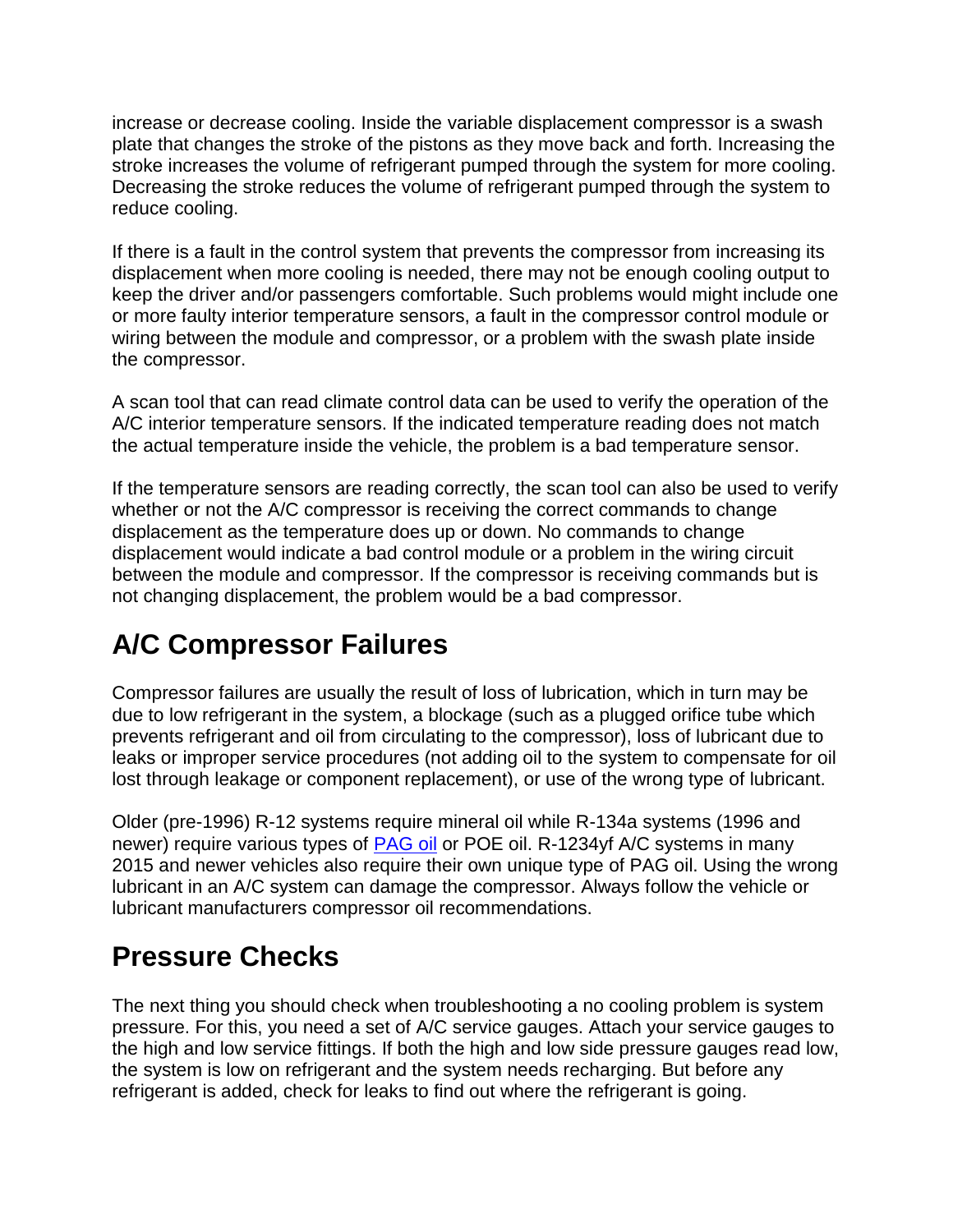

#### **Refrigerant Leaks**

All vehicles leak some refrigerant past seals and through microscopic pores in hoses. The older the vehicle, the higher the rate of seepage. Newer vehicles have better seals and barrier style hoses so typically leak less than a few tenths of an ounce of refrigerant a year. But system capacities also tend to be smaller on late model vehicles, so any loss of refrigerant will have more of an adverse effect on cooling performance.

Various methods can be used to check for leaks. The telltale oil stains and wet spots that indicate leaks on older R-12 systems are less apparent on the newer R-134a and R-12234yf systems because PAG lubricants are not as "oily" as mineral oil. This makes it harder to see leaks.

Leaks can be found by adding special dye to the system (available in pressurized cans premixed with refrigerant), an electronic leak detector, or plain old soapy water (spray on hose connections and watch for bubbles). If there is little or no refrigerant in your A/C system, you will first have to add some refrigerant to the system before you can pinpoint the leak. Add a can of refrigerant to the system while the engine is idling, If you are adding refrigerant that contains dye, it may take a few days for a small leak to reveal itself. Larger leaks like a bad hose or hose connection, leaky compressor shaft seal, or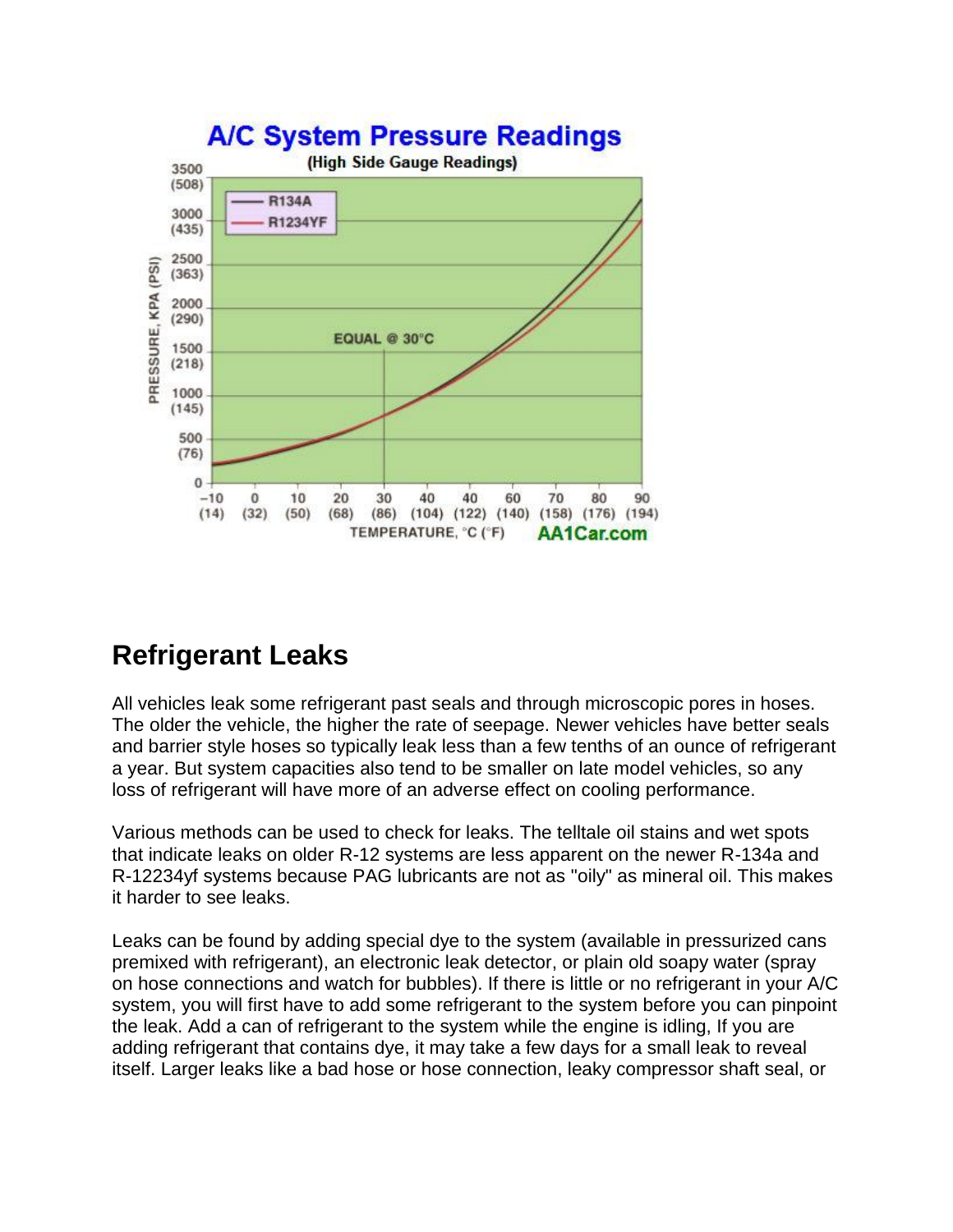a leak in the condenser should appear more quickly. An electronic leak detector can sniff out leaks instantly as they occur.



The hardest leaks to find are those that occur in an evaporator core. The evaporator is buried deep inside the HVAC housing under the dash so you can't observe it directly. Telltale signs of a possible leak in an evaporator include oily mist or fog on the inside of the windshield through the defroster ducts. An electronic leak detector works best for checking an evaporator core for leaks. Insert the tip of the probe into a cooling outlet duct and turn on the A/C. If the detector beeps or flashes, you have found the leak.

Once you've found a leak, repairs should be made prior to fully recharging the system. Most leak repairs involve replacing O-rings, seals or hoses. But if the evaporator or condenser are leaking, repairs can be expensive. Replacing a leaky evaporator core usually involves tearing apart the dash and disassembling the HVAC housing, a job that can take 8 to 12 hours depending on the application!

One repair option you might consider if you have a leaky evaporator, condenser, hose or pipe is to add a can of refrigerant that contains sealer to your A/C system. If the leak is small, sealer can often save you the cost and labor of having to replace an expensive component. However, there is some risk to using a sealer product because it might cause a blockage elsewhere in the system or cause the seals inside the compressor to swell too much. Most professional technicians do NOT recommend using A/C sealer products, yet many people have used these products successfully and have experienced no problems whatsoever. It's your choice.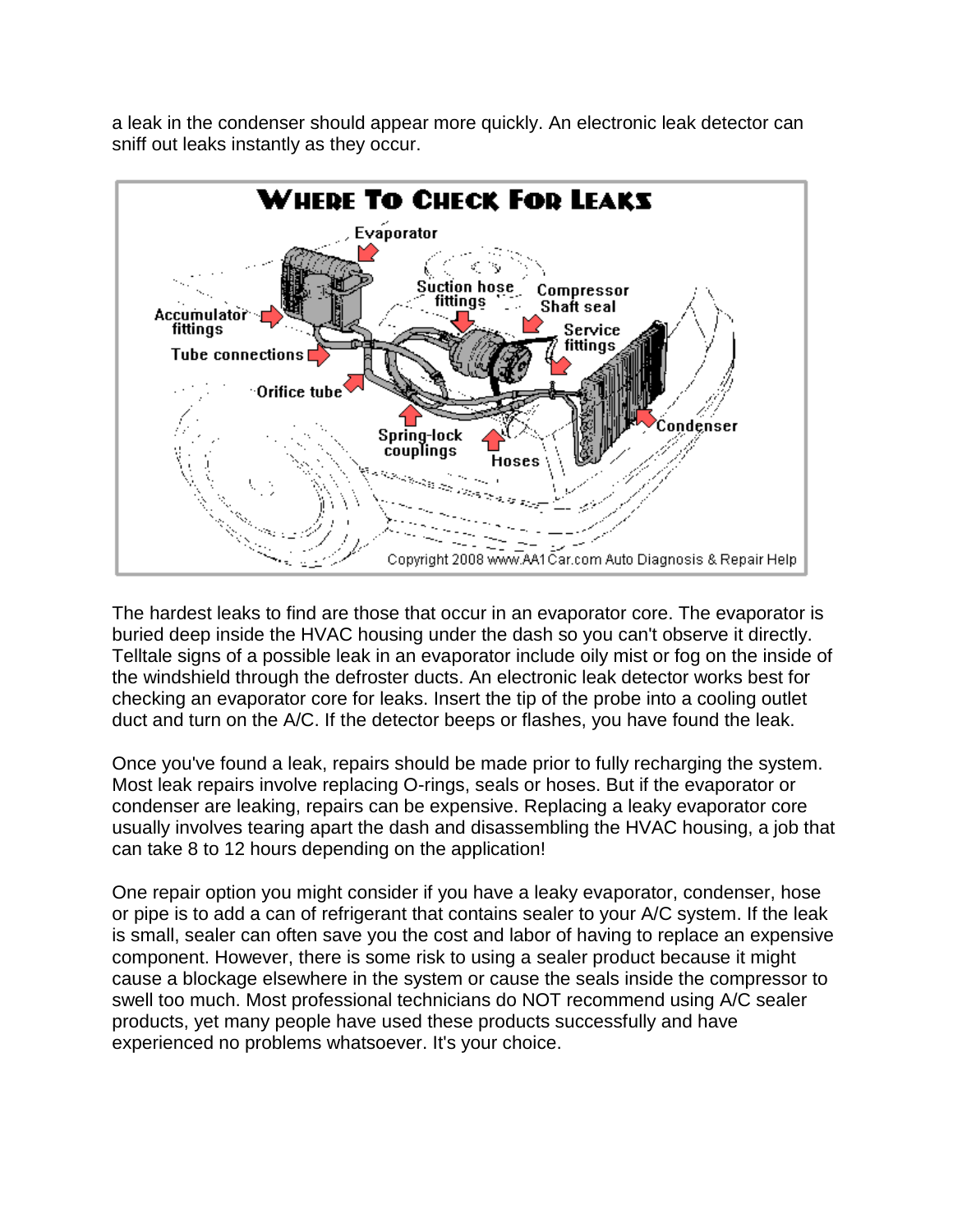# **POOR COOLING PERFORMANCE**

Diagnosing an A/C cooling problem is best done by connecting a gauge set to the high and low pressure service fitting on the system. Though poor cooling is often due to a low charge of refrigerant, it can also be caused by many other factors (see chart above).

How to tell if your A/C system needs refrigerant: look at the LOW pressure gauge reading when the engine is OFF. On an 80 degree day, the LOW gauge should read about 56 psi or higher if the A/C system contains an adequate charge of refrigerant. On a 90 degree day, the LOW side reading should be about 70 psi or higher. If the LOW gauge reading is less than this, the A/C system probably needs some additional refrigerant. The actual pressure readings will vary depending on the type of refrigerant (R-134a or R-1234yf) that is in your A/C system.

| <b>D/C DIAGNOSIS CHART</b> |                  |                  |                                           |
|----------------------------|------------------|------------------|-------------------------------------------|
| Low Side                   | <b>High Side</b> | <b>Duct Temp</b> | <b>Possible Cause</b>                     |
| Low                        | Low              | Warm             | Low refrigerant charge                    |
| <b>High</b>                | <b>High</b>      | Warm             | Overcharge of refrigerant                 |
| <b>High</b>                | <b>High</b>      | <b>Some Cool</b> | Air in the system or Overcharge           |
| <b>Normal</b>              | <b>Normal</b>    | Warm             | Moisture in the system                    |
| Low                        | Low              | Warm             | <b>Expansion valve stuck closed</b>       |
| Low                        | Low              | Warm             | Orfice tube plugged                       |
| Low                        | Low              | Warm             | <b>High side restriction</b>              |
| <b>High</b>                | Low              | Warm             | <b>Compressor or control valve failed</b> |

Refer to the vehicle manufacturer specifications for normal system operating pressures, and the total refrigerant capacity of the system. Most newer passenger car A/C systems do not hold much refrigerant (14 to 28 oz.), so you don't want to add too much if the system is low. Overcharging your A/C system with refrigerant will actually DECREASE cooling performance, not improve it.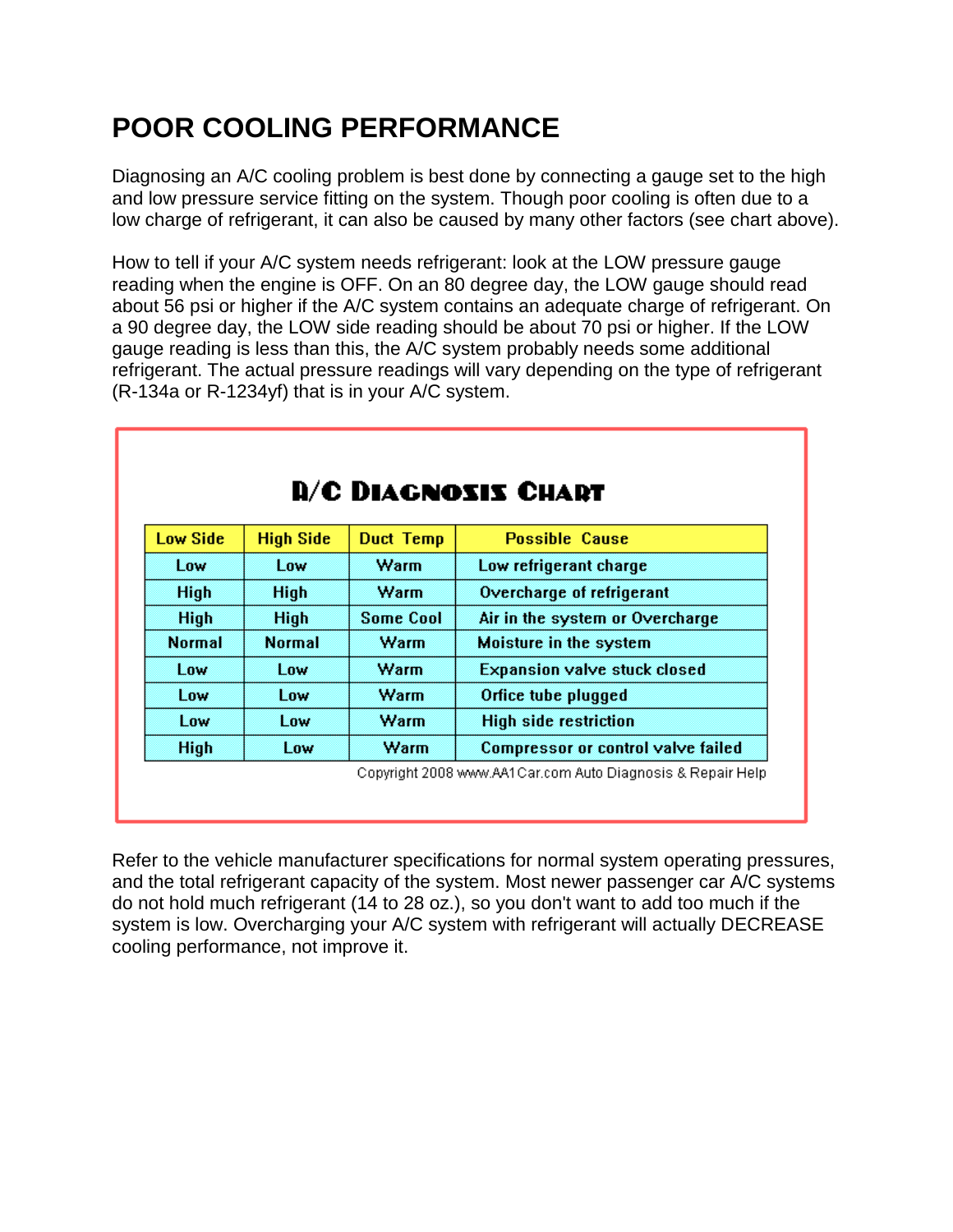#### **AIR CONDITIONER PROBLEM: INTERMITTENT COOLING**

An A/C system that blows cold air for awhile then warm air is probably freezing up. This can be caused by air and moisture in the system that allows ice to form and block the orifice tube.

Evacuating the system with a vacuum pump will purge it of unwanted air and moisture. Evacuation should be done with a vacuum pump that is capable of achieving and holding a high vacuum (29 inches) for at least 30 to 45 minutes.

For best performance, an A/C system should contain less than 2% air by weight. For every 1% increase in the amount of air that displaces refrigerant in the system, there will be a corresponding drop of about one degree in cooling performance. More than 6% air can cause a very noticeable drop in cooling performance, and possibly cause evaporator freeze-up.

Air can get inside a system through leaks, by not evacuating the system prior to recharging it, and/or by recharging the system with refrigerant that is contaminated with air. Recovery equipment can suck air into the recycling tank if an A/C system contains air or if the system has a leak. For this reason, the refrigerant recovery tank on recycling equipment must be checked and purged daily. On some equipment, this is done automatically. But on equipment that lacks an automatic purge cycle, tank pressure and temperature has to be measured and compared to a static pressure reference chart.

Some refrigerant identifier equipment can detect air in the system as well as other contaminants. An identifier should be used to check the refrigerant before the system is serviced to prevent cross-contamination of recovery and recycling equipment.

Possible causes of intermittent cooling in a manual A/C system that might be caused by an electrical problem include:

Faulty low pressure cutout switch. This switch prevents the compressor from running if the refrigerant level is low. If the cutout switch is not reading correctly, it can prevent the compressor from coming on.

Faulty compressor clutch. The magnetic clutch on the compressor requires full battery voltage to engage. If the voltage to the clutch is low, or the clutch coils have too much resistance, or the air gap in the clutch is too great, the clutch may not engage to drive the compressor.

Faulty compressor clutch relay. Check to see if the relay is receiving voltage when the A/C is turned on. Also check the relay wiring and ground connections. If bypassing the relay with a jumper wire or routing battery voltage directly to the compressor clutch makes the A/C work, the relay is probably bad.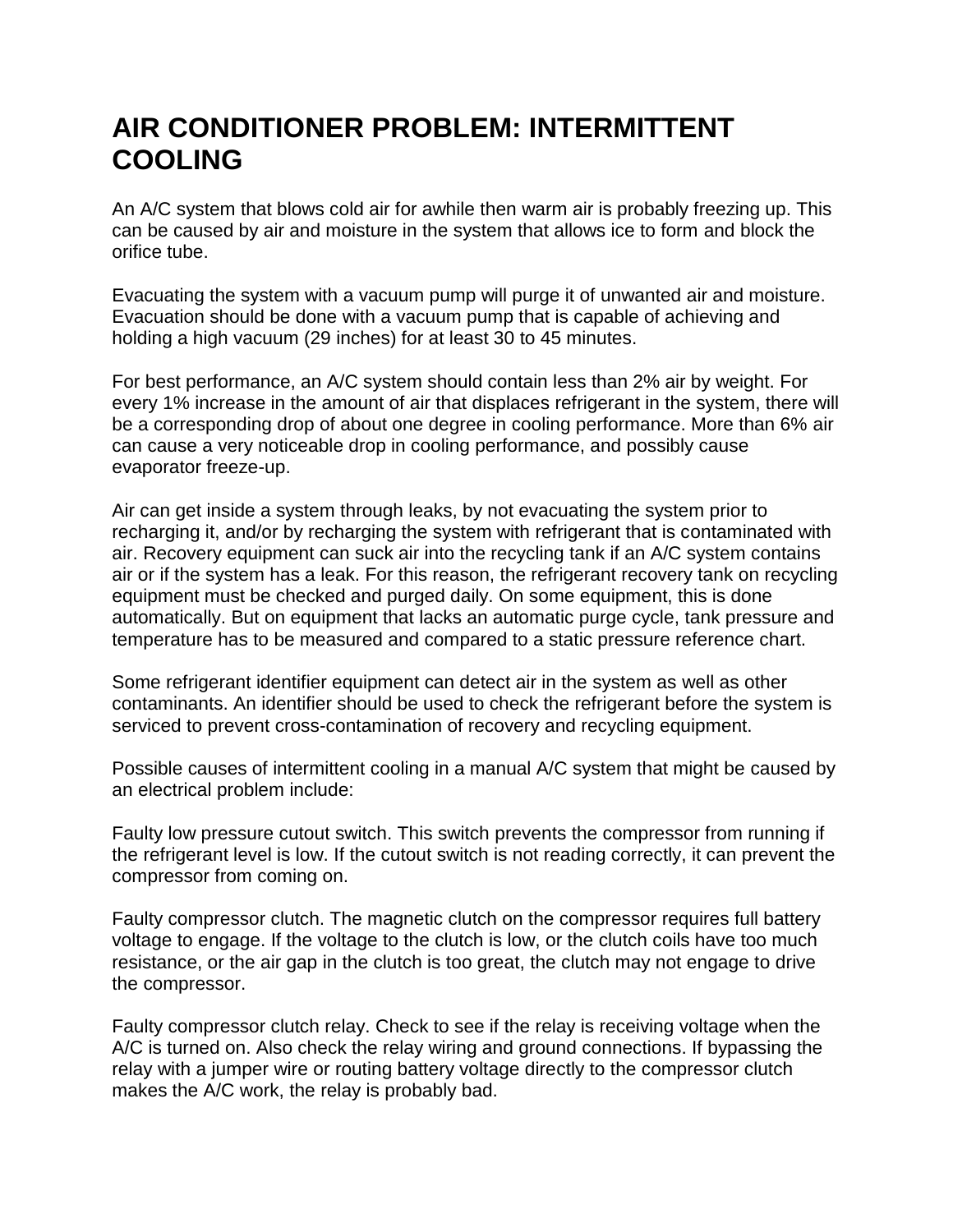Faulty A/C control switch. The switch may be worn and not making good contact when it is turned on.

Some possible causes of intermittent cooling (or no cooling) on automatic A/C systems include all of the above, plus:

A problem in the control module or control head (this usually requires using a dealer scan tool to read fault codes and perform self-diagnostics).

A bad temperature sensor (an ambient air temperature sensor, interior air temperature sensor, evaporator temperature sensor, or sunload sensor). Again, a factory scan tool is usually required to perform diagnostics on the system.

# **AIR CONDITIONING PROBLEM: NOISE**

Noise from the compressor usually means the compressor is on its way out. But noise can also be caused by cross-contaminated refrigerant (operating pressure too high), air in the system or the wrong type of compressor lubricant.

Noise can also be caused by hoses or other parts rattling against other components in the engine compartment. Check the routing of the hoses, support brackets, etc., to pinpoint the noise.

# **TROUBLESHOOTING AIR CONDITIONING ODOR**

If a vehicles air conditioner blows out air that smells like the inside of old gym sneaker when the A/C is turned on, microbes are growing on the evaporator. Mold likes damp, dark places. Bacteria can also thrive under such conditions. Besides smelling bad, it can be unhealthy to breathe (ever hear of Legionnaires Disease?).

To get rid of the unwanted organisms, various chemicals can be sprayed on the evaporator directly or through the blower ducts or air intake. Products like Febreeze and air fresheners can mask or reduce the odor, but to eliminate the source you need to use something that actually kills microbes (like Lysol or similar disinfectants). Many replacement evaporators have a special chemical coating that inhibits the growth of mold and bacteria. The drainage tubes that carry condensation away from the evaporator should also be inspected and cleaned.

Also, most late model vehicles have a Cabin Air Filter (usually located behind the glove compartment or at the base of the windshield in the engine compartment) to filter outside air before it enters the passenger compartment. A dirty cabin air filter can provide the perfect breeding ground for odor-causing microbes. If the filter is more than two or three years old, it likely needs to be replaced. The best replacement filters also contain a layer of activated charcoal to absorb odors.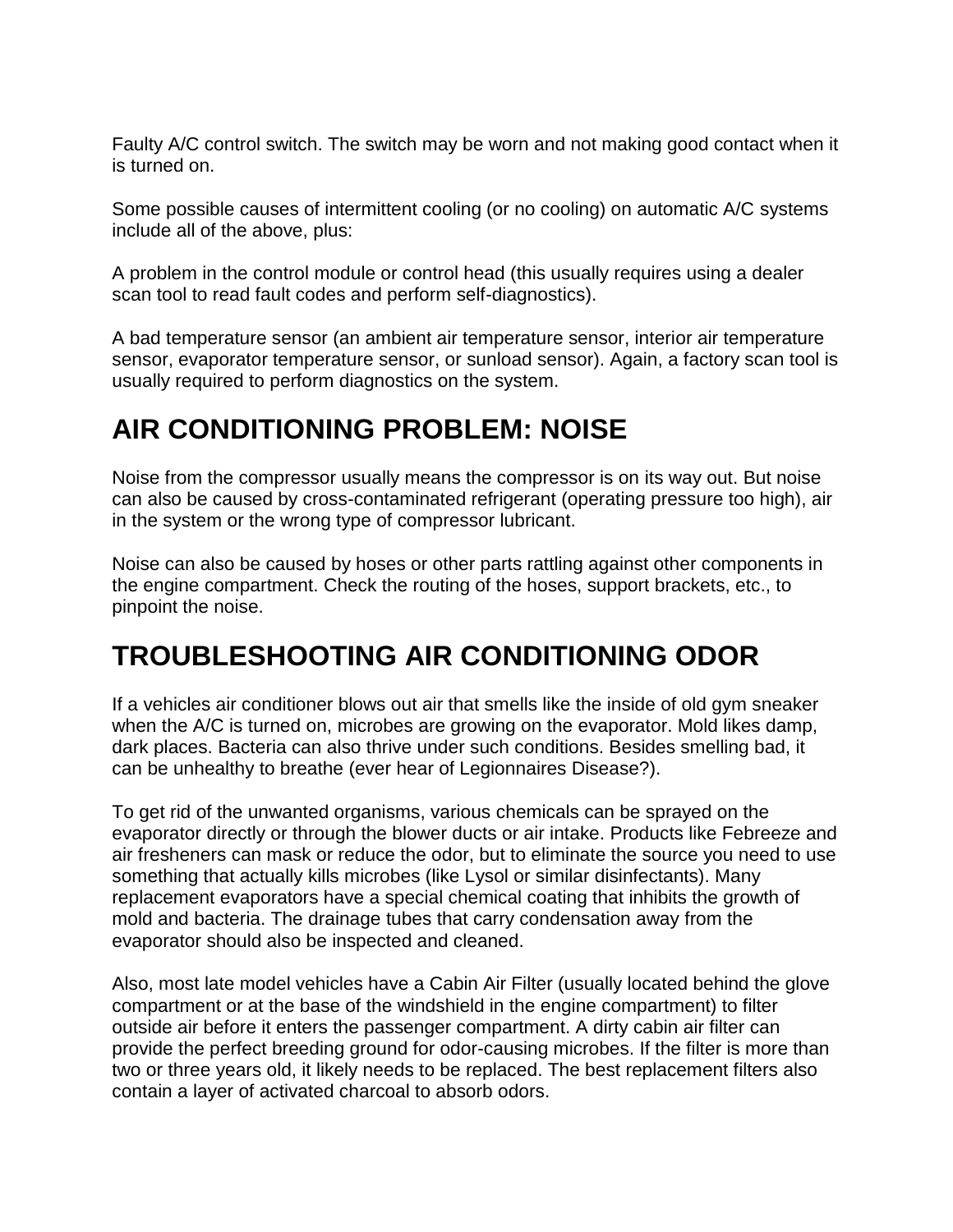# **A/C FLUSHING**

If the compressor has failed, or the system is full of sludge or contamination, the condenser, evaporator and hoses should all be flushed with an approved flushing chemical (such as Dura 141b) to clean the A/C system. Flushing can help prevent repeat compressor failures and system blockages by dislodging and cleaning out sludge and debris. Replacing badly contaminated parts such as the condenser, accumulator or receiver-drier and orifice tube or expansion valve is another way to get rid of these contaminants, but flushing is usually a more practical and economical choice. Regardless of which approach you use, the orifice tube or expansion valve should always be replaced when contamination is found.

**NOTE:** Some types of compressors can be very difficult to flush completely. These include "parallel" flow condensers and those with extremely small passageways. If contaminated, these types of condensers must be replaced to reduce the risk of a repeat compressor failure. Installing an in-line filter is also recommended for added insurance,

When a compressor fails, a lot of metallic debris is often thrown into the system. Most of this debris collects in the condenser where it can cause blockages that reduce cooling performance. If the debris is carried through the condenser and enters the liquid line, it can plug the orifice tube or expansion valve. This can block the flow of refrigerant and lubricating oil causing a loss of cooling and possible compressor damage. Debris can also migrate backwards from the compressor through the suction hose causing blockages in the accumulator or receiver-drier.

Another source of trouble can be debris from old hoses that are deteriorating internally. Tiny flakes of rubber can be carried along to the orifice tube or expansion valve and cause a blockage.

Sludge is usually the result of moisture-contamination. The blackish goo that results can damage the compressor and plug the orifice tube or expansion valve. The moistureabsorbing "desiccant" in the accumulator or receiver-drier is supposed to prevent this from happening. But the desiccant can only hold so much moisture. Once saturated, sludge begins to form. So you should also replace the accumulator or receiver-drier if the system is contaminated, has leaks or must be opened up for repairs.

Another reason for flushing is to remove residual lubricating oil from the system. This should be done when retrofitting an R-12 system to R-134a. It should also be done if the lubricating oil is contaminated or the system contains the wrong type of oil for the application. Flushing out the old oil can prevent oil overcharging, reduced cooling performance and/or lubrication incompatibility problems.